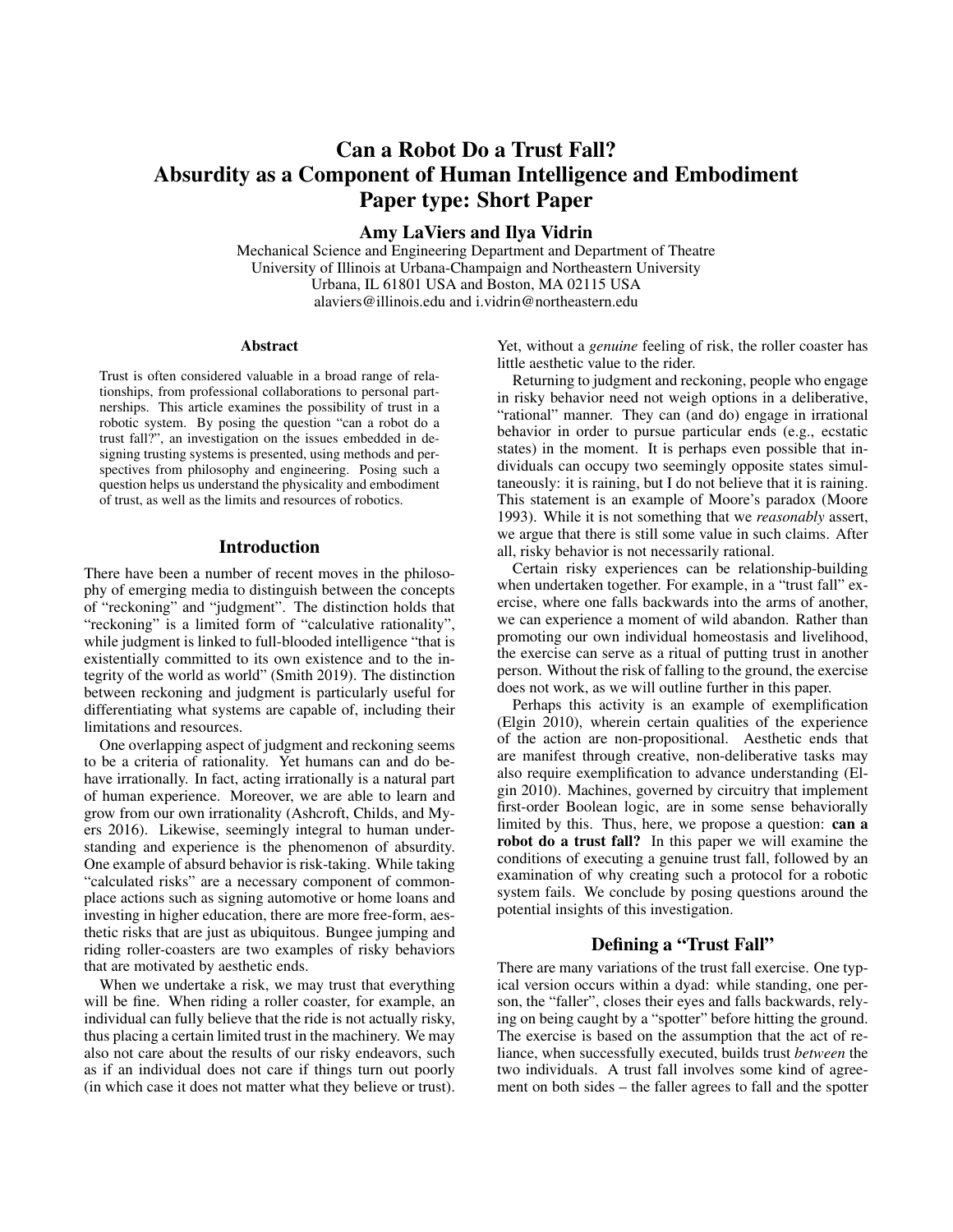agrees to catch. The full force of this agreement obligates the faller to be vulnerable and obligates the spotter to be receptive. If the faller does not care about being injured or is not afraid of hitting the ground, then the exercise will not function effectively to build trust between partners.

There are two paradigmatic cases worth exploring 1) the spotter does not succeed in catching the faller, and 2) the faller stumbles, flinches, or abandons the fall (consciously or not). In the first case, the spotter fails to uphold the obligation of catching. This is the potential fear of the faller. Even if the spotter is prepared and ready, the faller must allow themselves to be vulnerable. This can be quite an absurd task, in which one agrees to be vulnerable at the expense of not being caught or even getting injured. In the second case, the faller fails to *deliberately* fall. That is, in stumbling, bending their legs, or twisting around at the last moment to face forward, the faller "falls cautiously" and exemplifies a lack of trust in the catcher.

There are further problems inherent in the physical action. The exercise can become too "practiced", wherein the faller is no longer being genuinely vulnerable. By extension, the exercise is no longer "absurd". To promote vulnerability, the spotter may change at which point they catch the faller, such that the faller does not know when they will be caught. But the faller may not care about being vulnerable, such that even if the catcher is deliberately catching, the faller is not fully realizing the exercise of deliberately falling. Feelings of trust may thus be unidirectional, in that the faller trusts the catcher but the catcher does not trust the faller or vice versa.

We have an assumption that we are *not* designed to fall. As such, to fall is to place oneself at risk – a seemingly absurd action. The catcher is sensitive to the risk of the faller, just as the faller is sensitive to being caught. Thus it is not possible to establish *genuine* trust through physical interaction if the trust is unidirectional. This can be better illustrated through an example of catching a falling plate. Sensing that a plate is falling, I lean forward to catch it. Success in catching may lead to a sense of accomplishment or even augmented self-worth, but the action has not served to build trust *between* me and the plate.

We recognize that a "true" (as defined above) trust fall is a *rarity*. The exercise is contingent on skill and orientation of each agent toward the other, including such as factors as mood and environment. Thus a "true" trust fall cannot be arbitrarily created by any two humans on any given day. This excludes (the unlikely scenario) of tripping into a trust fall (versus deliberately falling). Notably, the component of trust features prominently in the initiation of falling on the part of the faller. Ostensibly, trust can only be built if the faller is genuinely vulnerable, meaning they are afraid of falling and choose to fall anyway. To design a system in this way means accounting for the way in which a system goes outside of its own protocol.

### Formulating a Policy (Machine)

Moore's paradox provides an example that we have argued demonstrates how absurdity can be key to human understanding and experience. This section provides an attempt to

create a computational structure that encompasses the case wherein a system holds both the proposition and its counter in validity at the same moment. To format this attempt, we will use the general structure of a transition system, which can describe the architecture of software-controlled engineered systems. In general, we think of this transition system as creating a discretized *policy* for our machine.

To model the possible structure for the action of the faller (noting that the catcher has a similar structure that we will not explicate here), let us define our transition system as a tuple of a set of 1)  $Q$ , states, 2)  $q_0$ , initial states, 3) E, events or "actions" that can be taken from a given state,  $4)$  o, an output function that associates state-event pairs to a new system state, 5) Π higher-level propositions that are true or false at each state, and  $6$ ) h, a labeling function that associates states to propositions.

This definition will be used to describe the machine's current *state* and which states it may evolve to from that state, via which available actions. It provides a substrate onto which we can apply first-order predicate logic structure, enacting a series of propositions based on the structure of a formula  $\phi$ , expressed in linear temporal logic. Specifically, we consider temporal operators *next*, X, and *until*, U, and logical operators *and*, ∧, and *not*, ¬. Other logical operators like *or*  $\vee$  and *implication*  $\rightarrow$  can be expressed through combinations of these operators, i.e., disjunction is  $\phi_1 \vee \phi_2 := \neg(\neg \phi_1 \wedge \neg \phi_2)$ . Similarly, aggregated temporal concepts like *eventually* and *always* G can be defined, i.e.,  $\mathbf{G}\phi := \neg \mathbf{F} \neg \phi$ . The formula  $\mathbf{G}\alpha$  states that proposition  $\alpha$ holds at all states of operation. Such a formula can be represented as a *Büchi Automaton* as in (LaViers et al. 2011). Changes in state and event structure can also be enacted to try and capture the phenomenon described in the previous section. We will use this abstraction to concretize our comments about trust through motion.

To create an initial model that may capture this desired behavior, assume that we have a sensing system in place that is able to detect gross physical states, i.e., by calculating and integrating the various measures of the machine sensors. These states are defined relative to the machine's stability, e.g., with a static stability detector, we may be considering simply whether the center of mass is inside the polygon of support or not. Similarly, on our event structure, we have an actuation system that computes steps needed to either *increase* or *decrease* stability<sup>1</sup> .

Thus, the initial model of our system becomes:

$$
T_1 = (Q_1, q_{1_0}, E_1, \Pi_1, h_1)
$$

where

1)  $Q_1 = \{\text{stable}, \text{unstable}\};$ 

2)  $q_{10} = {\text{stable}};$ 

3)  $E_1 = \{$ stabilize, mobilize $\}$  offers two action options;

4)  $o: Q_1 \times E_1 \mapsto Q_1$ , as shown in Fig. 1;

5)  $\Pi_1 = \{\text{falling}, \text{not falling}\};$  and

<sup>&</sup>lt;sup>1</sup>The concern of this paper is not on creating a state-of-the-art stability detector or generator, so we leave these details to the imagination of the reader.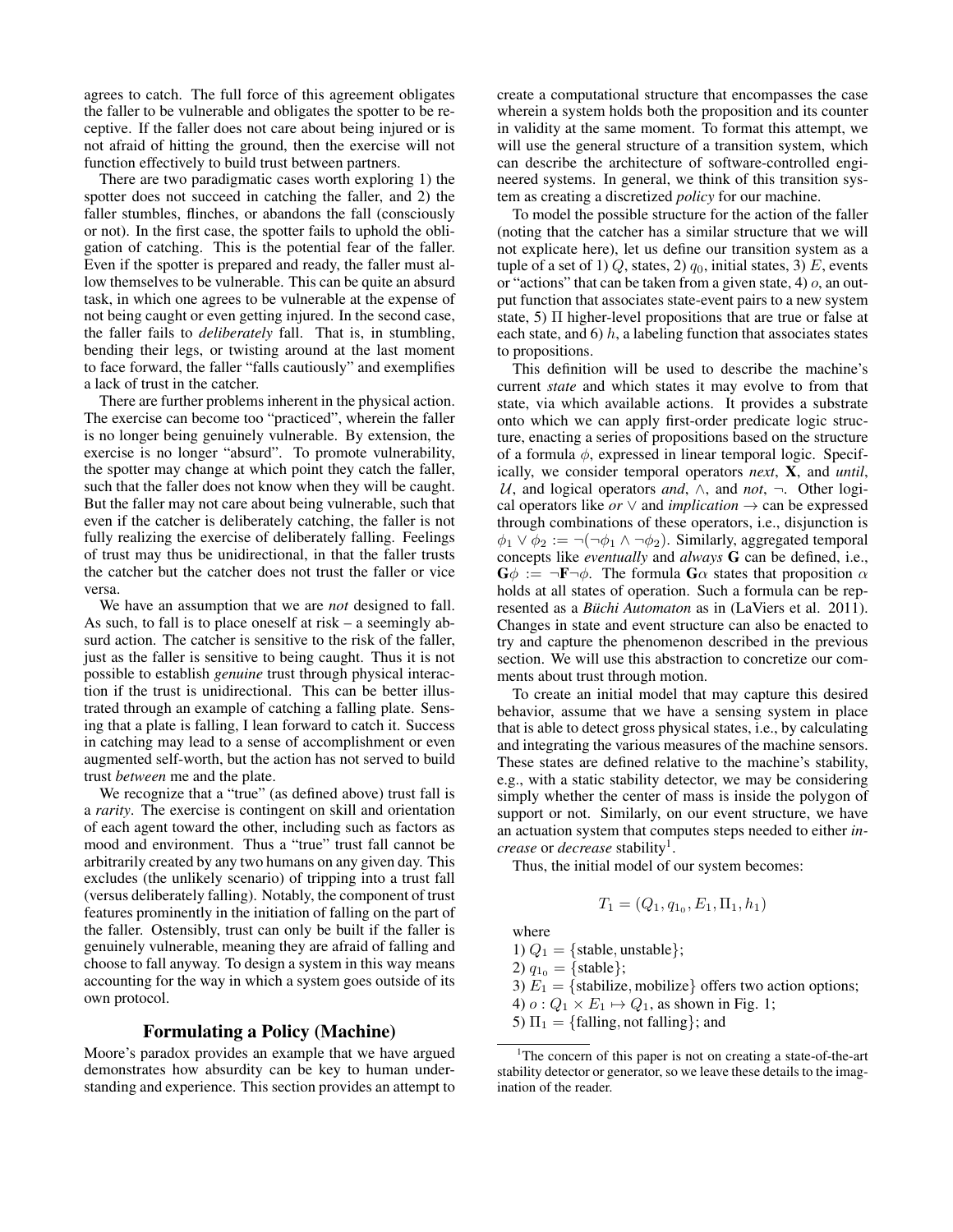6)  $h_1$  :  $Q_1 \mapsto 2^{\Pi_1}$  makes associations between stability and falling, e.g.,  $h({\{\text{stable}\}}) = {\{\text{not falling}\}}$  and  $h({\text{unstable}}) = {\text{falling}}.$ 



Figure 1: Visualization of  $T_1$ , showing state, event, and proposition structure.

We could create a robot that simply always mobilizes in an unstable state – this is a robot that would always fall over. Instead, we aim to design a robot that associates the instability inherent to the state of falling with both propositions "falling" and "not falling". We can use propositional logic to construct a controller for the system, creating a supervisory machine that will enforce the structure of these propositions as in (LaViers et al. 2011). For example, during a trust fall we could run Gfalling and when not engaged in that activity we could run G-falling.

This abstraction of a machine will "function" correctly – it will stabilize itself when in an unstable state and "fall" in a trust fall. However, in a "trust fall", as discussed in the prior section, we want to create a state that can be pursued which is simultaneously "falling" and "not falling". Thus, an additional proposition needs to be associated with the action of mobilization. In this case, the faller needs to mobilize with a *true* vulnerability that falling may occur and, at the same time, a *true* confidence that it will be caught.

Thus, an updated model of our system might become:

$$
T_2 = (Q_1, q_{1_0}, E_1, \Pi_1, h_2)
$$

where

 $h_2: Q_1 \mapsto 2^{\Pi_1}$  makes associations between stability and falling with the added nuance that in some unstable situations the machine may also be "trusting", e.g., "not falling" as shown in Fig. 2.



Figure 2: Visualization of  $T_2$ , showing state, event, and proposition structure.

Now, we need a controller that executes the proposition  $\mathbf{G}$ (falling  $\wedge$  not falling) (during a trust fall) and  $\mathbf{G}$ -falling (during a non-trust fall). We can see this fails because either the stable or unstable state satisfy "not falling", resutling in a robot that may always fall. Another attempt may create distinct states and events associated with this activity, e.g.,

$$
T_3 = (Q_3, q_{1_0}, E_3, \Pi_3, h_3)
$$

where  $Q_3$  {stable, unstable, unstable but safe};  $E_3 = \{$ stabilize, mobilize, mobilize cautiously $\}$  $\Pi_3 = \{\text{falling, not falling, falling and not falling}\}$ 

 $h_3: Q_3 \mapsto 2^{\Pi_3}$  makes associations between stability and falling with the added nuance that distinguishes unstable situations as shown in Fig. 3.

This structure would allow for a state designated as "falling and not falling" but it requires two distinct mobilization activities (to avoid being nondeterministic) and *a new unstable state*, meaning the machine is not in an *authentic* unstable state during the trust fall. Moreover, we must create a third proposition to label this state, as giving it both "falling" and "not falling" would result in the same error we encountered with  $T_2$ .

This example demonstrates a puzzling phenomenon for robotics and AI researchers to reconcile: curiosity seems to be an inherent and critical feature of natural intelligence. Yet, the act of being curious involves making mistakes, taking actions for "no reason", and, more generally, engaging in and being attracted to "play", activity that is inherently orthogonal to some other activity that may be defined as "work". (We could, also, build a robot designed to, say, play with children, then the "work" of this robot is, indeed, play.) Thus, the characteristic of being curious involves taking actions that are inherently off policy, and there is a circularity that we seem to not be able to get out of: if we create a policy that guides the machine to go off policy, the machine is simply obeying a broader policy from which it cannot deviate. Thus, can a machine enter the state of absurdity that is necessary to complete a genuine trust fall? Can a machine build genuine trust with humans, who seemingly do take on these states of vulnerability, if it cannot inhabit an off-policy position?

#### **Discussion**

Full-blooded trust requires some kind of judgment. Since the medium of the fall is movement, however, the judgment need not necessarily be deliberative. That is, the faller intentionally falls, without needing to *deliberate* by weighing options about when or how to do so. We understand a deliberative judgment as one that requires a serial process of weighing options, in which either individual (or both) assess the risks involved of falling and catching. A non-deliberative judgment is exercised in the experiential receptivity to the moment of falling. In other words, non-deliberative judgment is keyed into the true state. This need not be considered outside of conscious awareness (whatever that might mean biologically). That is, a feature of what we take to be *embodied reasoning* may or may not be something we are consciously thinking about, but it is still a feature of intelligence we are interested in examining.

We note that absurdity, curiosity, and vulnerability seem to be features of human intelligence that are keyed into embodiment, and that these features are required for activities like building trust and being creative. The trust fall is an